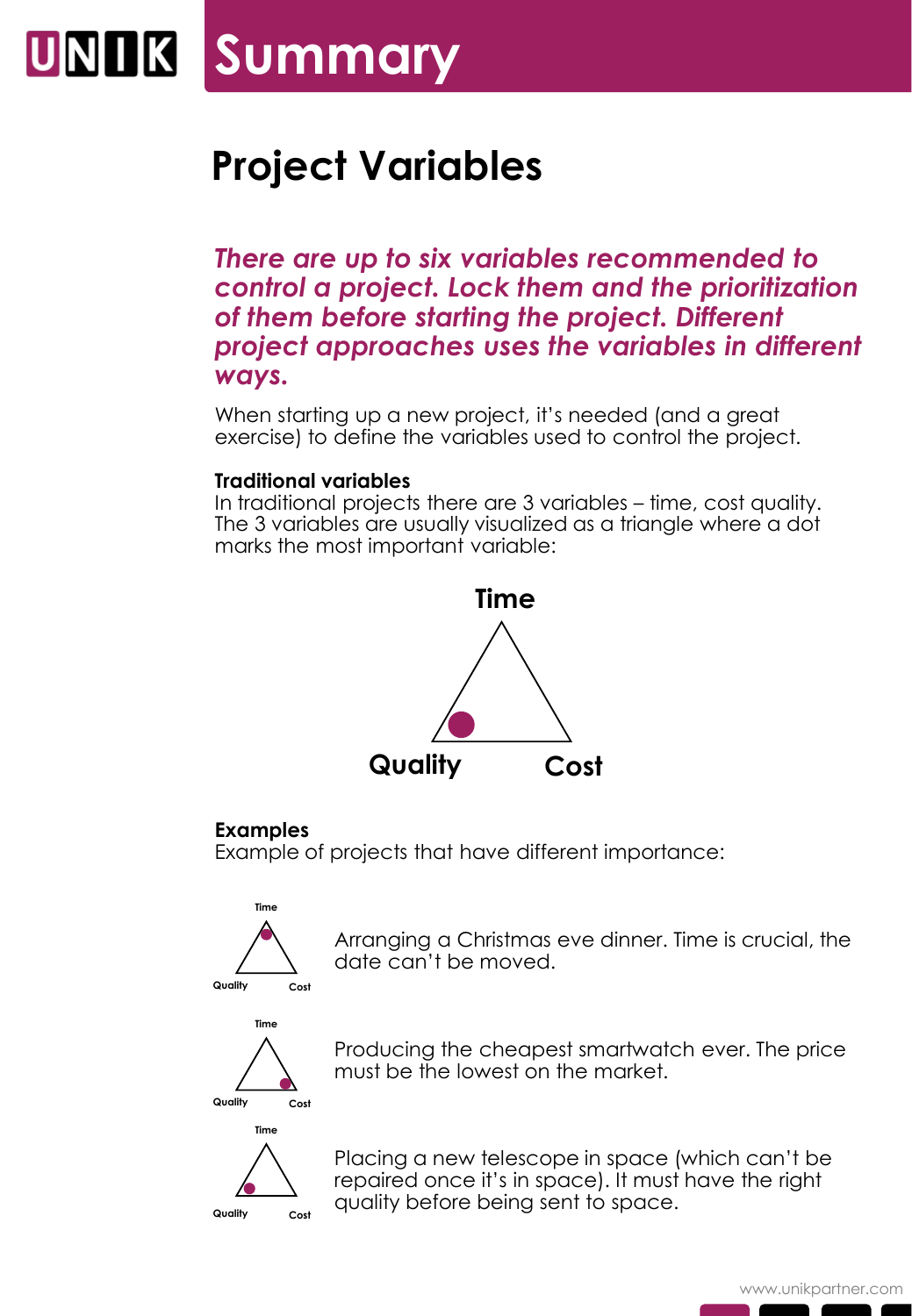## **UNIK Summary**

There are cases where two of the variables are more important than the other, e.g.:



Arranging a super fancy Christmas eve dinner. Time and quality is crucial, but the date can't be moved.

It's always recommended to prioritize the variables if several are choosen. In the above example it's likely that the prioritizing would be:

1. Time

2. Quality

3. Cost

Christmas eve is on the 24 of December after all.

### **A challenge with variables (or the client…)**

One of the challenges with variables is that the client usually wants to shift the prioritizing over the period of the project. In the beginning the client wants the best quality. After some time they think that the cost must be lowered. By the end they are so eager to complete the project that time is the most critical:



This usually ends up with a retake of the project:



Make sure to lock the variables before starting the project. If they need to change over time; make an informed decision on the impact of this.